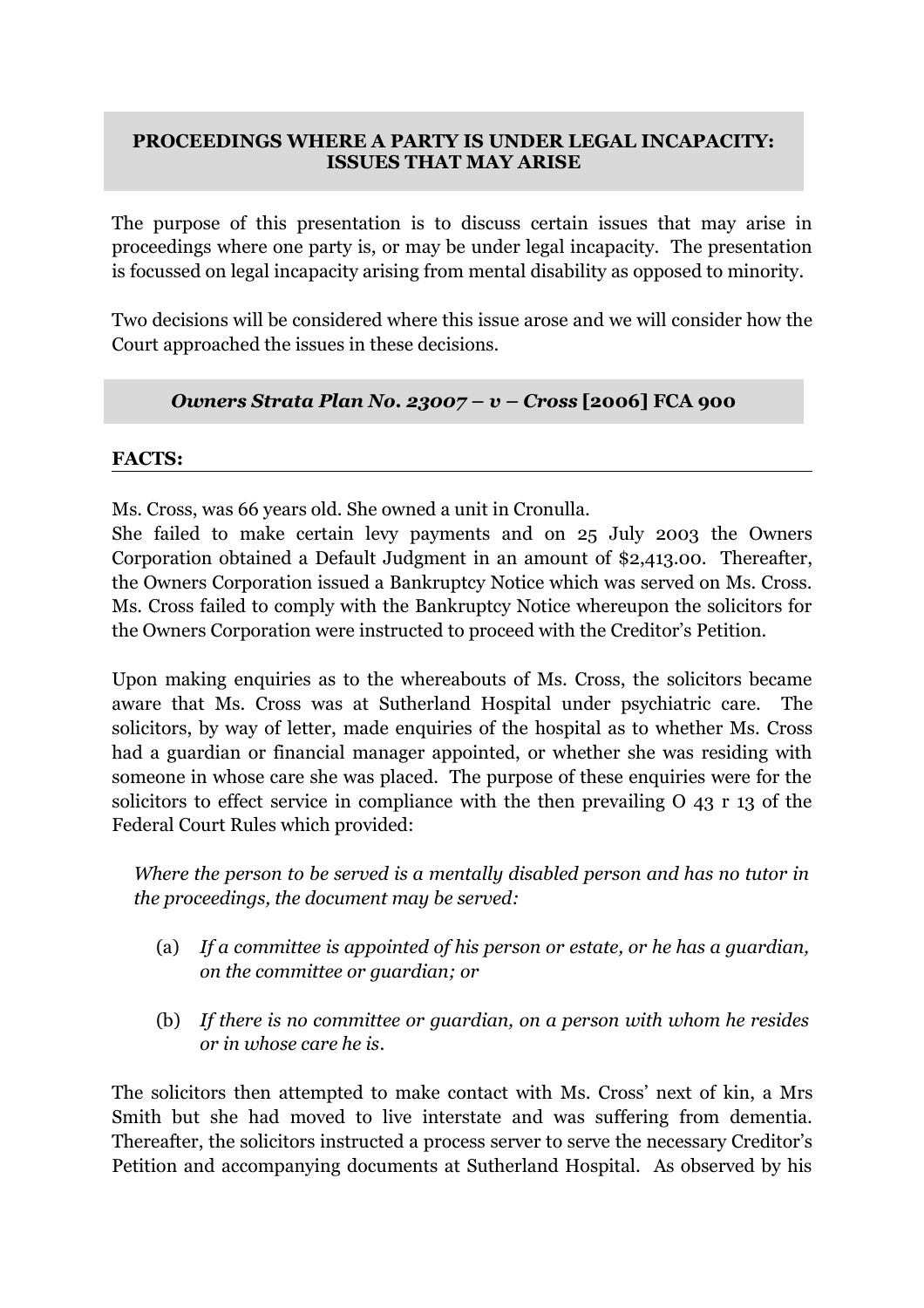Honour, initially it seemed that the solicitors were inclined to serve Process as required under the then Federal Court Rules but their instruction to the Process Server indicated that *"any notion of affecting service in the way contemplated by O 43 r 13 (6) of the FCR has been effectively abandoned by the Creditor"*[1](#page-1-0) *.*

The process server duly attended at the Sutherland Hospital Psychiatric Unit and served the Process. At the time of service, Ms. Kelly Sanders, a social worker with the Psychiatric Inpatient Unit at the Sutherland Hospital, was present. She subsequently wrote a letter noting that:

*"On the date of July 13, 2004 a representative of JS Mueller & Co. Solicitors attended the Psychiatric Inpatient Unit of the Sutherland Hospital and served Ms. Cross with official legal papers detailing proceedings against Ms. Cross whilst she was in my presence. There was no uncertainty around Ms. Cross' status as a current inpatient on the Psychiatric Unit…I also note that at the time Ms. Cross did not appear to understand the serious nature of the documents she had been handed…"*

Ms. Cross took no steps to oppose the Creditor's Petition and a Sequestration Order was made against her estate on the first return date.

Subsequently, Legal Aid found out that Ms. Cross had been bankrupted and thereafter, the Office of the Protective Commissioner filed<sup>[2](#page-1-1)</sup> a Notice of Motion seeking to set aside the Sequestration Order was lodged.

### **ISSUES:**

The Motion raised four issues<sup>[3](#page-1-2)</sup>:

- (i) The **service** issue: Was service of the Creditor's Petition properly effected?
- (ii) The **disability** issue: Whether Ms. Cross was a person under a disability for the purposes of the FCR when the Creditor's Petition was handed to her.
- (iii) The **breach** issue: If there was a breach of the FCR as to service, what are the consequences?

<span id="page-1-2"></span>3 [47] Cross *supra*

<span id="page-1-0"></span><sup>1</sup> *Owners Strata Plan No. 23007 v Cross* [2006] FCA 900 at [22]

<span id="page-1-1"></span><sup>2 [46]</sup> Cross *supra*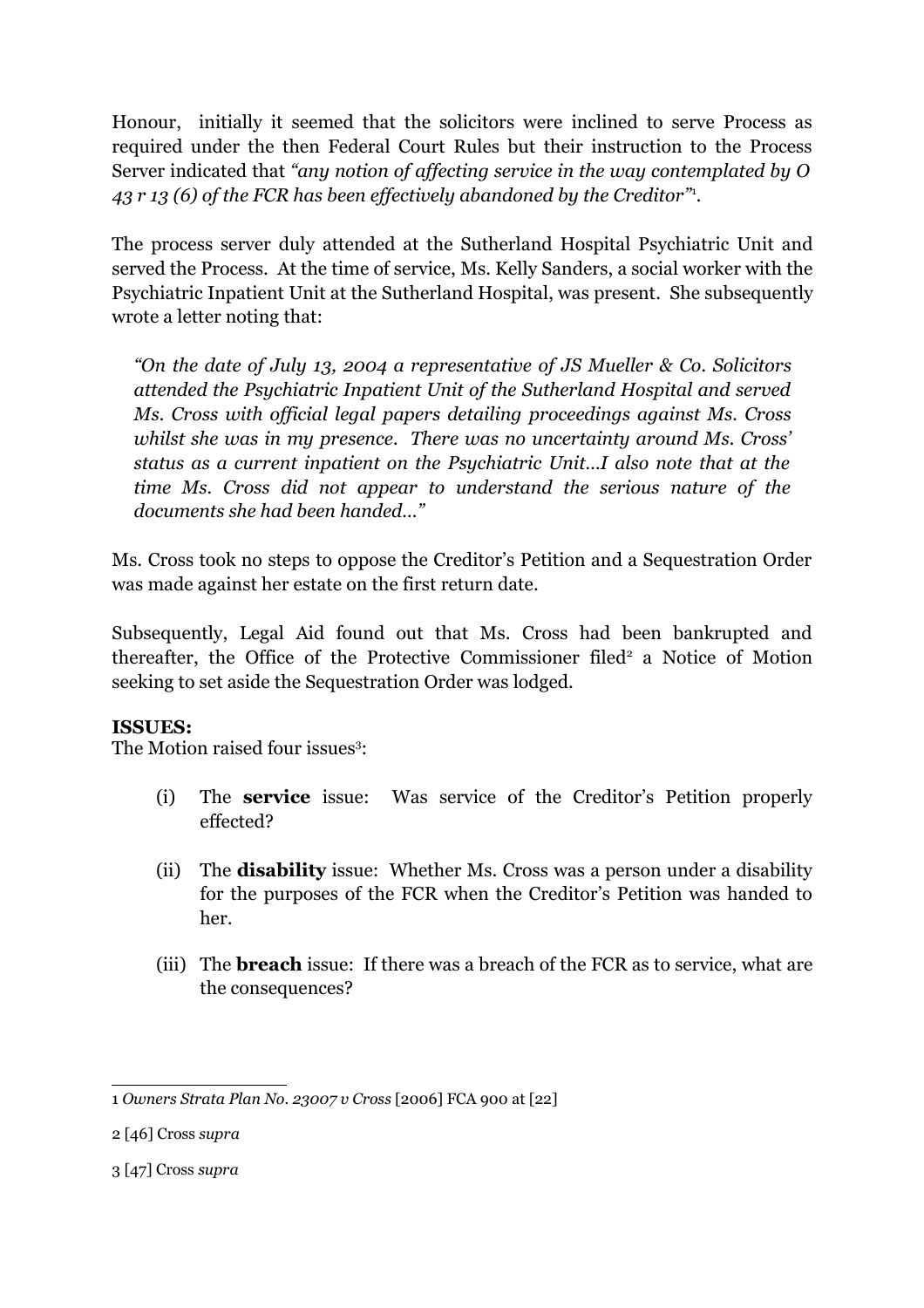(iv) The **annulment** issue: Whether the bankruptcy should be annulled or the Sequestration Order set aside.[4](#page-2-0)

## **The Service Issue:**

Order 43, Rule 13 relevantly provided:

- *13. Service* 
	- (1) *This rule applies where, in any proceedings, a document is required to be served personally on a person under disability.*
	- (2) *Personal Service on a person under disability shall not be effected otherwise in accordance with this Rule.*
	- (3) *Where the person under disability has a tutor in the proceeding, the document may be served on the tutor.*
	- (4) *The document may be served on any person (including the person under disability) whom the Court may, before or after Service, approve.*
	- (6) *Where the person to be served is a mentally disabled person and has no tutor in the proceedings, the document may be served:*
		- (a) *if a committee is appointed of his personal estate, or he has a guardian, on the committee or guardian; or*
		- (b) *if there is no committee or guardian, on a person with whom he resides or in whose care he is.*
	- (7) *A document served pursuant to any of sub-rules (3) to (6) must be served in the manner required the Rules with respect to the document.*

Having noted the rules in relation to service on a person with a disability, his Honour then turned to the disability issue:

<span id="page-2-0"></span>

<sup>4 [47]</sup> Cross *supra* The difference between an annulment and a setting aside is the ability of the Trustee to recover any costs incurred in administering the estate. Where the proceedings are set aside, the bankrupts property does not vest in the Trustee and therefore cannot be utilised to by the trustee to recover costs incurred in the administration.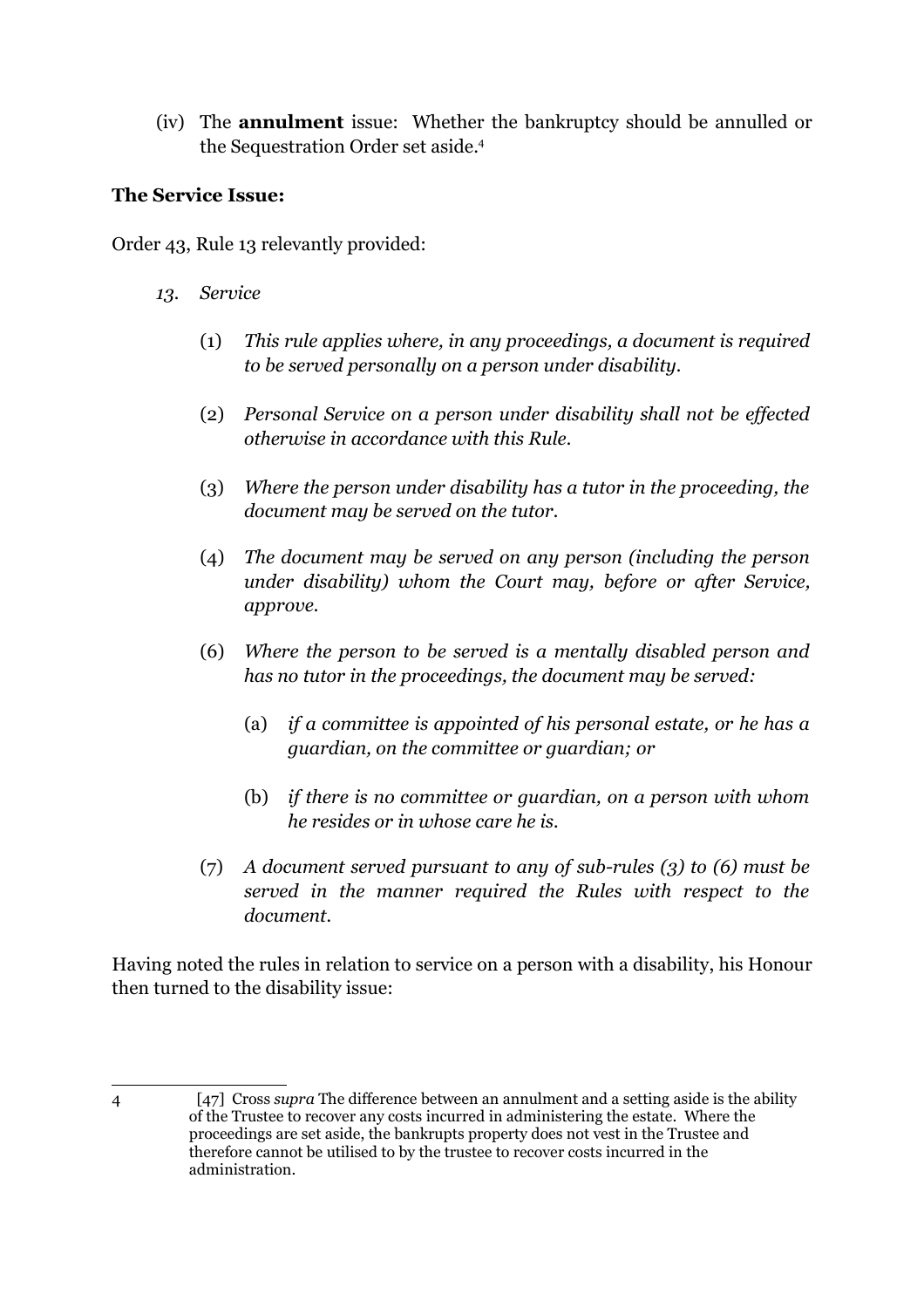## **The Disability Issue:**

His Honour noted that the relevant question is: *Is the person concerned a person who, owing to mental illness, is incapable of managing his or her affairs in respect of the proceedings?*

The words *"in respect of the proceedings"* are important because they focus upon the person's ability to bring or defend proceedings, rather than whether the person is able to manage his or her affairs generally, or in relation to some other transaction<sup>[5](#page-3-0)</sup>.

His Honour quoted the following extract from *Gibbons – v – Wright* (1953) 91 CLR 423 at 437:

*"The law does not prescribe any fixed standard of sanity as requisite for the validity of all transactions. It requires, in relation to each particular matter or piece of business transacted, that each party shall have such soundness of mind as to be capable of understanding the general nature of what he is doing by his participation."*

His Honour then looked at other authorities in relation to the relevant test and at [61], summarised the position as follows:

*"In light of what is said in these authorities and having regard to the use of the words "in respect of the proceedings" in the FCR, the following are relevant to determining capacity in the present case:*

- (a) *whether Ms Cross had the ability to understand that she required advice in respect of the Creditor's Petition which had been left with her;*
- (b) *whether she had the ability to communicate this requirement to someone who could arrange an appointment with an appropriate advisor or, alternatively, that she could arrange such an appointment of her own accord;*
- (c) *whether she had the ability to instruct her advisor with sufficient clarity to enable him or her to understand the situation and to advise her appropriately; and*
- (d) *whether she had the ability to make decisions and give instructions based upon, or otherwise give effect to, such advice as she might receive.*

<span id="page-3-0"></span><sup>5 [53]</sup> Cross *supra*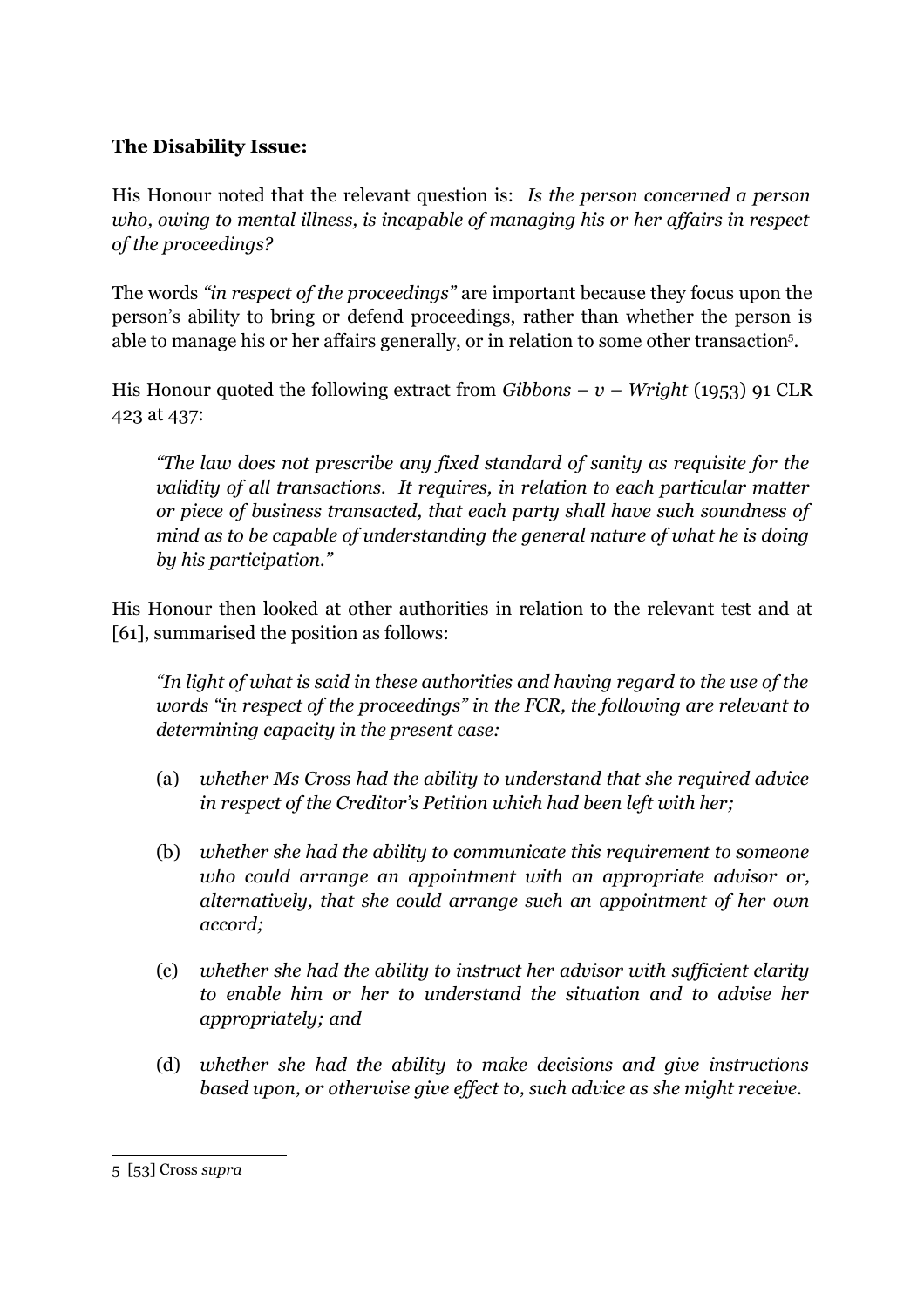His Honour then looked at the available material, noting that there is a presumption that everyone is presumed to be sane, and that in modern times, the principle has been expressed as a presumption that a person of full age is capable of managing his or her affairs<sup>[6](#page-4-0)</sup>.

 There is also a presumption that the law presumes a person's state of mind to continue unchanged[7](#page-4-1) .

Ultimately, his Honour, after considering all of the evidence and submissions made in opposition by the Creditor's Solicitor, came to the conclusion that, on a balance of probabilities, Ms. Cross was incapable of managing her affairs in respect of the Creditor's Petition when she was admitted as an involuntary psychiatric patient on 23 June 2004<sup>[8](#page-4-2)</sup>. Having found that Ms. Cross was a mentally disabled person, it was clear that service had not been effected as required by the then Rule O43 r 13 (6).

What affect did this have on the validity and effectiveness of this Sequestration Order?

His Honour held that as the Federal Court is a superior Court, a Sequestration Order is not void or a nullity in the sense that it is without legal affect.<sup>[9](#page-4-3)</sup> He goes on to say:

*"The sequestration order in the present case is therefore, at worst, voidable and was effective to bankrupt Ms. Cross when it was made"*[10](#page-4-4)

His Honour then looked at whether the fact that the service was not in accordance with the then prevailing Rules could be cured by an application of s.306 of the *Bankruptcy Act* which overcomes any formal defect or any irregularity in bankruptcy proceedings<sup>[11](#page-4-5)</sup>. His Honour goes on to find that failing to serve in accordance with the then prevailing rules on a person with a mental disability was not a formal defect that could be cured by application of  $s$ .306.<sup>[12](#page-4-6)</sup>

- <span id="page-4-0"></span>6 [66] Cross *supra*
- <span id="page-4-1"></span>7 Para [68] Cross *supra*
- <span id="page-4-2"></span>8 Para [85] Cross *supra*
- <span id="page-4-3"></span>9 Para [87] Cross *supra*
- <span id="page-4-4"></span>10 Para [89] Cross *supra*

<span id="page-4-5"></span>11 Section 306 of the Bankruptcy Act is to the following effect:

306 Formal defect not to invalidate proceedings

(1) Proceedings under this Act are not invalidated by a formal defect or an irregularity, unless the court before which the objection on that ground is made is of opinion that substantial injustice has been caused by the defect or irregularity and that the injustice cannot be remedied by an order of that court.

<span id="page-4-6"></span>12 [94] & [105] Cross *supra*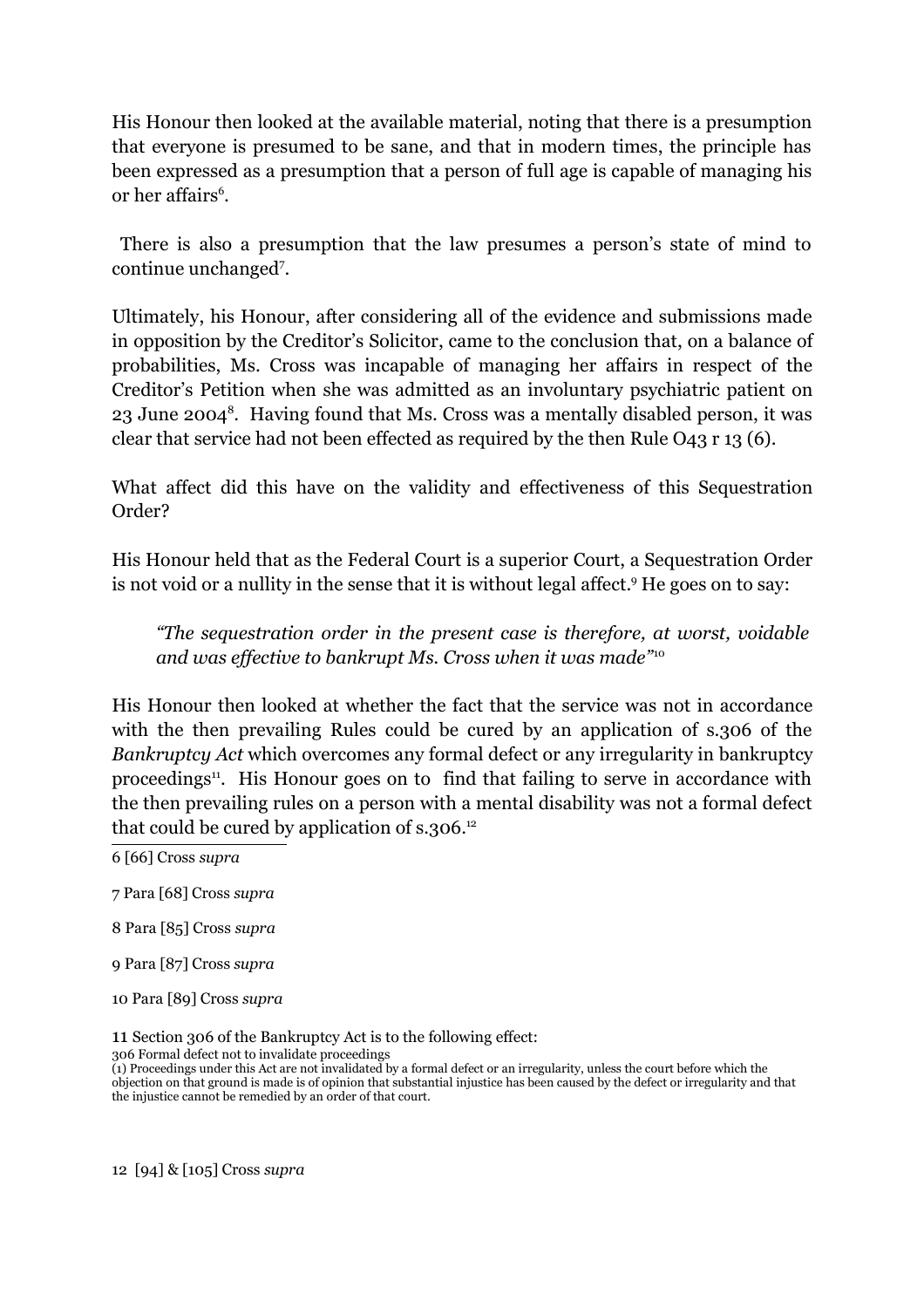#### **The Annulment Issue:**

On the question of annulment, his Honour found that it was clear that Ms. Cross should not have been bankrupted as she was solvent at the time the Order was made<sup>[13](#page-5-0)</sup>.

In considering whether to annul or set aside the Bankruptcy Notice, His Honour made certain observations, one of which is perhaps particularly relevant to practitioners. At [112] His Honour noted:

*"The fact is that Mr Bentley was the only person present before Registrar Tesoriero on 9 August 2004. He would not have been surprised at that. He certainly did not expect Ms Cross to be present. That he cannot remember what was said before the Registrar on that day suggests to me that none of the relevant surrounding circumstances were brought to the Registrar's attention because he, Mr Bentley, was blinded by an obsession to ensure that whatever else happened, Registrar Tesoriero made the sequestration order on that day. As an officer of the Court, he had an overriding duty to do more – to draw to the Court's attention Ms Cross' circumstances and the circumstances under which she was purportedly served with the Creditor's petition."*

His Honour then went on to find that it would be totally unfair, and indeed a miscarriage of justice for Ms. Cross to be saddled with any of the relatively considerable costs of the administration of her estate<sup>[14](#page-5-1)</sup>. Ultimately, His Honour set the Sequestration Order aside with the costs of Ms. Cross and the Trustee of the Motion to be paid by the Creditor on the indemnity basis.

### *The Owners of Strata Plan 58041 v Temelkovski* **2014 FCCA 2962**

#### **FACTS:**

Zora Temelkovski<sup>[15](#page-5-2)</sup> is a 76 year old Macedonian migrant who came to Australian in the 1960s. She had no formal education, spoke poor English and besides some time working in factories, she had been "a homemaker" <sup>[16](#page-5-3)</sup>.

<span id="page-5-0"></span><sup>13 [107]</sup> Cross *supra*

<span id="page-5-1"></span><sup>14 [116]</sup> Cross *supra*

<span id="page-5-2"></span><sup>15</sup> First names are used to distinguish between the Applicant and her daughter Mary,

<span id="page-5-3"></span><sup>16</sup> *Owners of Strata Plan 58041 v Temelkovski* [2014] FCCA 2962 at [13]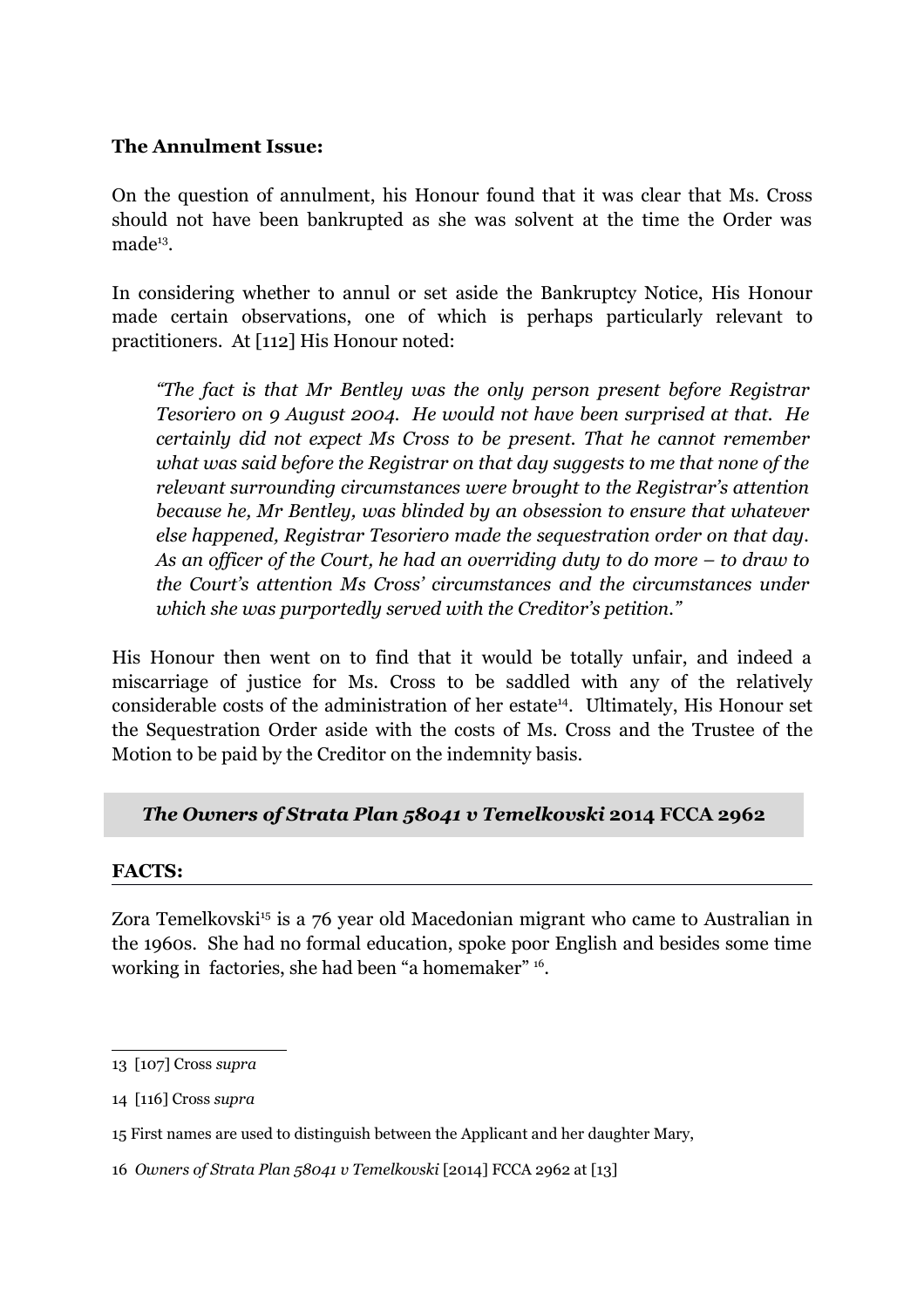In 2000, after she and her husband divorced, Ms Temelkovski purchased a unit, where she lived. At the time of the proceedings her daughter, Mary had been living with her mother in the unit for about four years. Mary held a power of attorney so that she could conduct her mother's affairs. Zora Temelkovski suffered from Type 1 diabetes and had a history of renal failure. Mary gave evidence that about three years ago she observed that her mother forgot things, became confused and displayed signs of paranoia. In February 2012, Zora was interviewed by a psychologist, a psychogeriatrician, and a neuropsychologist who reported by letter that they found Zora to have prominent thought disorders and paranoid delusions<sup>[17](#page-6-0)</sup>.

On 10 July 2012 the Owners Corporation of the unit she lived in took a Judgment against her for \$7,502.63 in relation to unpaid strata levies.

On 24 August 2012 the Strata Owners arranged for a Bankruptcy Notice to be issued. The Bankruptcy Notice was sent by post to Zora Temelkovski's last known residential address. Zora Temelkovski did not comply with the Bankruptcy Notice and on 13 December 2012 the Strata Owners filed a Creditor's Petition.

The Creditor's Petition and other relevant documents were personally served on Zora Temelkovski on 20 December 2012.

On 15 February 2013 a Sequestration Order was made against Zora's estate and a Trustee was appointed. Zora did not appear on that date.<sup>[18](#page-6-1)</sup>

In February 2013 Mary became aware of the Sequestration Order and attempted to contact the Trustee's Office where she had a conversation with a Mr Olsen. In that conversation she advised Mr Olsen that her mother was from a migrant background with poor English and she would not have understood the proceedings.<sup>[19](#page-6-2)</sup>

Following this conversation, the Trustee sent a letter requiring that their fees for administering the estate be paid in full as prerequisite to annulling the bankruptcy. This prompted Mary to make a telephone call seeking to speak to Mr Scott, the Trustee.<sup>[20](#page-6-3)</sup>

In further communications, the Trustee served a "Notice to Vacate" the Unit and Mary sought to obtain advice from various sources including an old school friend

<span id="page-6-3"></span>20 [ 25] Temelkovski *supra*

<span id="page-6-0"></span><sup>17 [16]</sup> Temelovski *supra*

<span id="page-6-1"></span><sup>18 [18]</sup> Temelkovski *supra*

<span id="page-6-2"></span><sup>19 [20]</sup> Temelkovski *supra*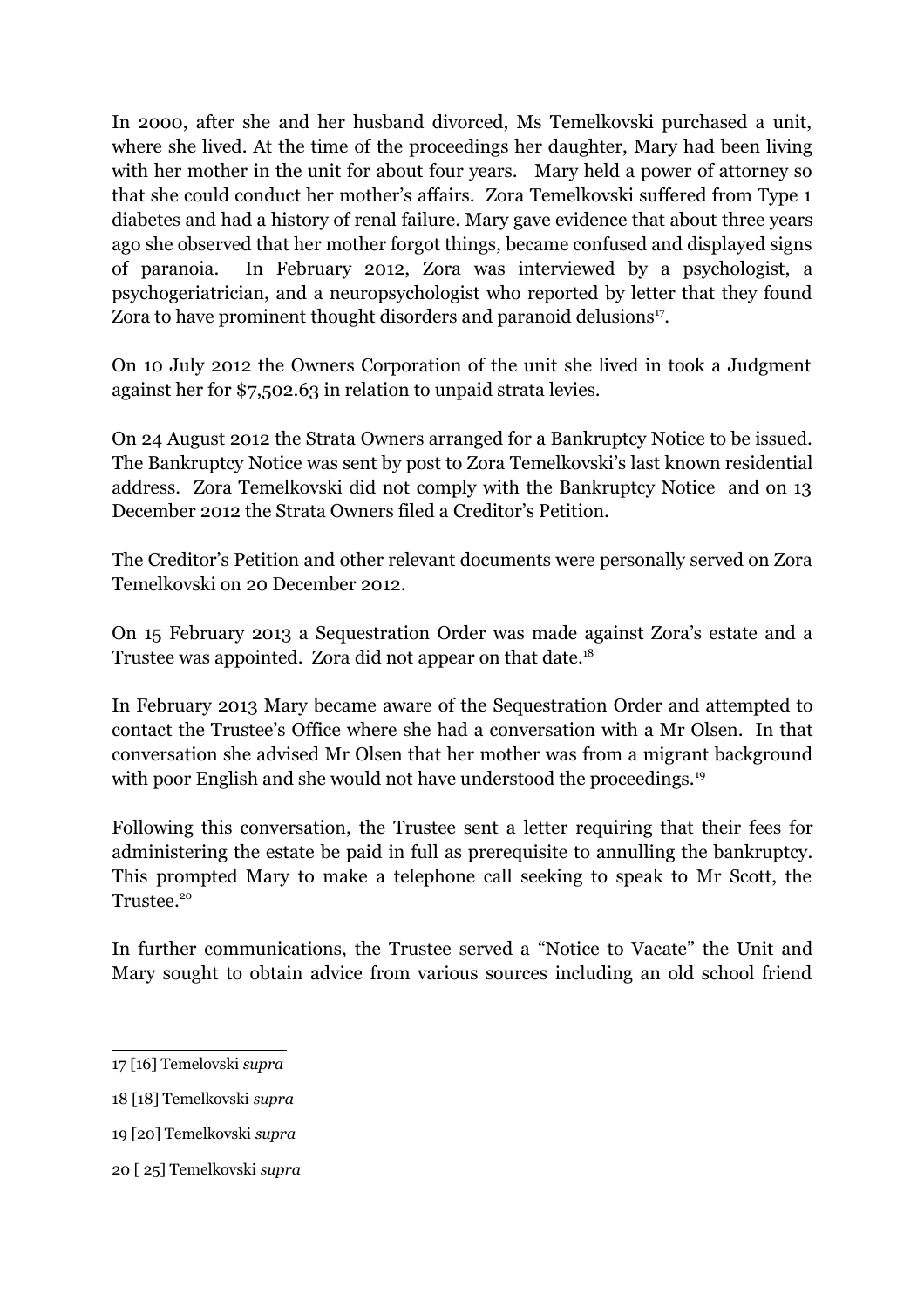who was an accountant; a Ms. Melanie Wilde, solicitor and a Mr Sean Stotter, a solicitor who specialised in conveyancing transactions<sup>[21](#page-7-0)</sup>.

Mary then deposed that despite these efforts:

*"I could not achieve a coherent understanding of what the Applicant (or I, as her attorney) should do".*

She deposed further that none of the persons to whom she spoke advised her of the possibility that Ms. Temelkovski (Zora) could set aside the Sequestration Order on the ground of insolvency<sup>[22](#page-7-1)</sup>.

Further correspondence ensued until 24 March 2014, where Mary, through her Solicitor, Mr Harkness advised the Trustee's Solicitor that Ms. Temelkovski (Zora) was not insolvent at the time she was made bankrupt and, for that reason the Sequestration Order should be set aside under Rule 20.03 of the FCC Rules, or annulled under s.153B of the *Act*<sup>[23](#page-7-2)</sup>.

## **ISSUES:**

Thereafter, two applications were filed on behalf of Zora, the first filed on 10 April 2014 seeking a review of the Registrar's Order to sequestrate the estate, and for an Order that the time for filing such application be extended. The second application filed on 17 April 2014 sought an annulment of the bankruptcy. The two Motions raised various issues including:

- (i) Whether the Bankruptcy Notice that was served was void;
- (ii) Whether the Strata Owners had proved the Bankruptcy Notice was served;
- (iii) Whether the Creditor's Petition was verified properly; and
- (iv) Whether the Creditor's Petition was properly served on Mrs Temelkovski.

For present purposes, it is the last of these grounds that is relevant.

At the hearing, and as a result of evidence of Zora's mental state, counsel for the Trustee sought the appointment of a litigation guardian. Application was duly made

<span id="page-7-0"></span><sup>21 [28]</sup> Temelkovski *supra* 

<span id="page-7-1"></span><sup>22 [29]</sup> Temelkovski *supra* 

<span id="page-7-2"></span><sup>23 [34]</sup> Temelovski *supra*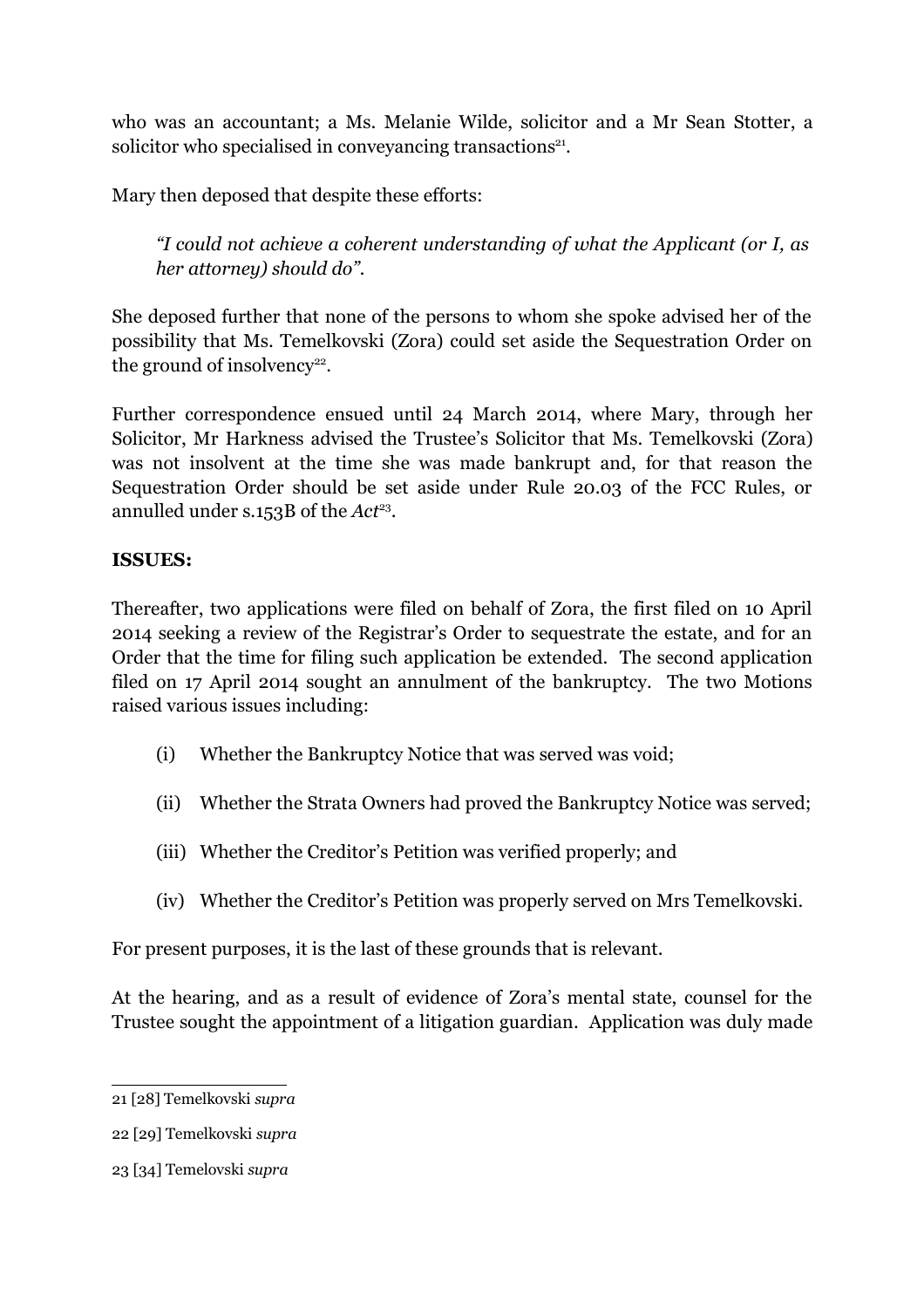and Mary (who had been attending to her affairs pursuant to a power of attorney) was appointed as the litigation guardian<sup>[24](#page-8-0)</sup>.

In relation to whether the Creditor's Petition had been properly served on Zora, two issues were relevant, namely:

- (i) Her mental condition; and
- (ii) If it was found that she was a person under a legal incapacity, whether service had been effected under the relevant provision.

After considering the evidence going to mental capacity<sup>[25](#page-8-1)</sup> his Honour ultimately finds:

*"Ms Temelkovski did not understand when she was served with the creditor's petition the nature and possible consequences of the proceedings that had been initiated against her by the filing of the creditor's petition."*[26](#page-8-2)

And at [79]:

*"In my opinion, therefore, at the time she was served with the creditor's position (*sic*), Ms Temelkovski was a person who did not understand the nature and possible consequences of the proceedings that were initiated against her by the filing of the creditor's petition that was served on her; and she was not capable of adequately conducting, or giving adequate instructions for the conduct of the proceeding. In short, Ms Temelkovski was a person who needed a litigation guardian. That being the case, the creditor's petition had to be served on one of the classes of persons specified in r11.15 (1) of the FCC Rules. That did not occur. The creditor's petition, therefore, was not served in accordance with the FCC Rules."*[27](#page-8-3)

The relevant Rule referred to by his Honour is to the following effect:

*FCCR 11.15 (1) Service:*

(1) *A document required to be served by hand on a person who needs a litigation guardian must be served:*

<span id="page-8-3"></span>27 [79] Temelkovski *supra*

<span id="page-8-0"></span><sup>24 [10]</sup> Temelkovsk *supra*

<span id="page-8-1"></span><sup>25 [65]</sup> to [76] Temelkovski *supra*

<span id="page-8-2"></span><sup>26 [77]</sup> Temelovski *supra*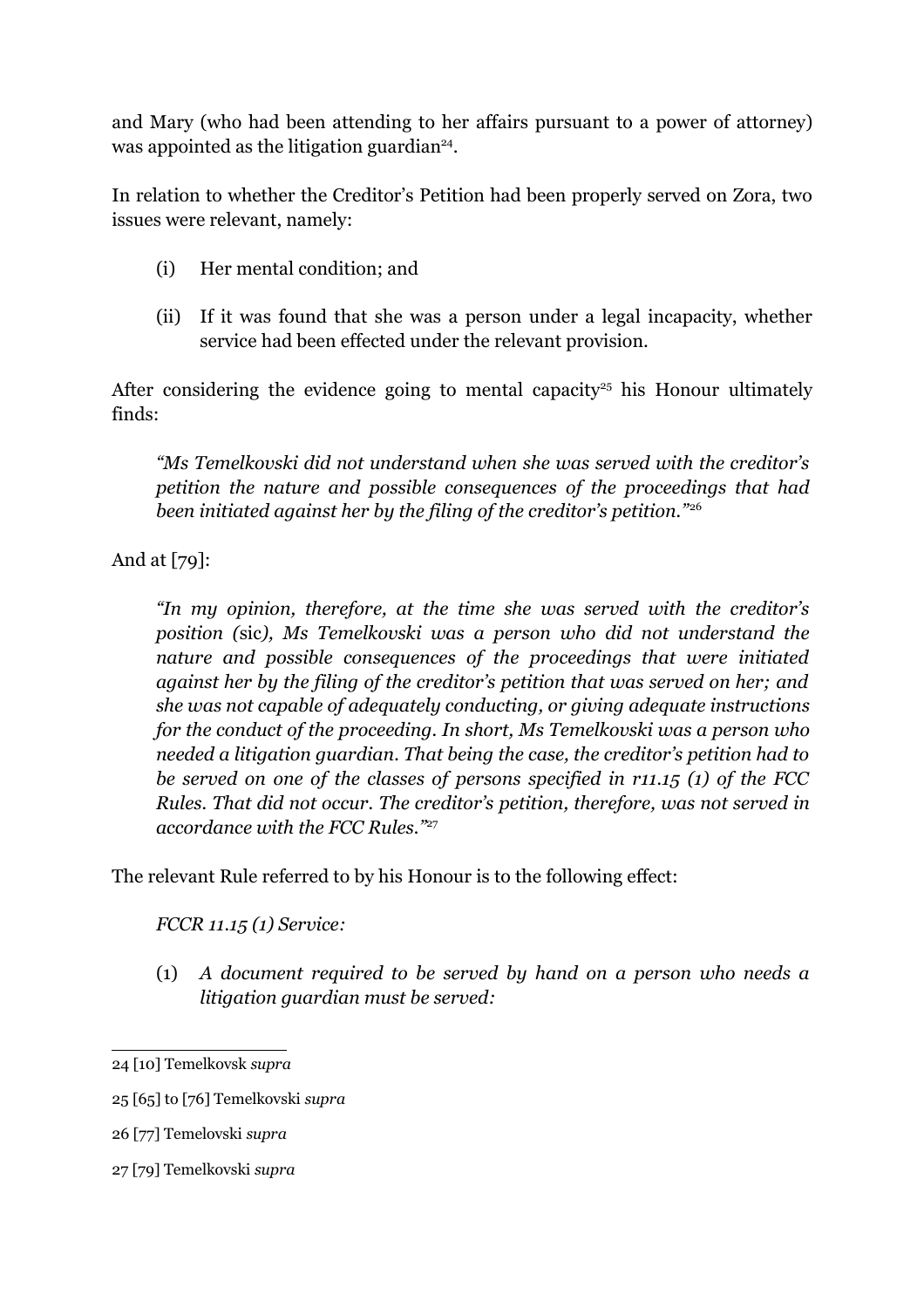- (a) *on the person's litigation guardian for the proceedings; or*
- (b) *if there is no litigation guardian, on a person who is entitled under sub-rule 11.12 (1) to be the person's litigation guardian for the proceedings; or*
- (c) *if there is no-one under paragraph (a) or (b), on an adult who has the care of the person;*
- (2) *For paragraph (1) (c), a superintendent or other person in direct charge of a hospital or nursing home is taken to have the care of a person who is a patient in the hospital or nursing home.*

Having found Zora Temelkovski lacked legal capacity and that service had not been effected as required under the Federal Circuit Rules, the question then arose as to whether to set aside or annual the bankruptcy. In deciding this question, His Honour was inclined to set aside the Sequestration Order, noting that the Trustee was, in a sense, on notice of the possibility that Zora Temelkovski was not capable of managing her own affairs.

The basis for finding that the Trustee was "on notice" of Zora's incapacity was based partly on the earlier conversations Mr Olsen had with Mary Temelkovski<sup>[28](#page-9-0)</sup>, and on some evidence adduced in the following cross examination:

> Did it strike you that Mary wasn't really cooperating in the process of the bankruptcy?- I would say that. Yes.

> But you hadn't taken any steps to try and deal with someone else?- I couldn't deal with Zora because she was-as you've explained and I understood, she wasn't in a position to deal with it. If I couldn't deal with Mary I'm not sure who else there was…

> The position was, Mr Scott, according to you the debtor was unable to engage in the proceedings- $Yes<sup>29</sup>$  $Yes<sup>29</sup>$  $Yes<sup>29</sup>$

From the above, it was clear that the Trustee became aware that there was potentially some issue with Zora's capacity to understand the proceedings.

<span id="page-9-0"></span><sup>28</sup> The conversation is set out at [20] where Mary tells the trustee, "*I am Mary Temelovski and I am ringing on behalf of my mother Zora Temelovski….my mother can't talk to you. She is from a migrant background. Her English is poor and she would not understand. She is 76 years old and in poor health. She has aging-related issues…*

<span id="page-9-1"></span><sup>29</sup> The cross-examination appears at [111]-[112] Temelovski supra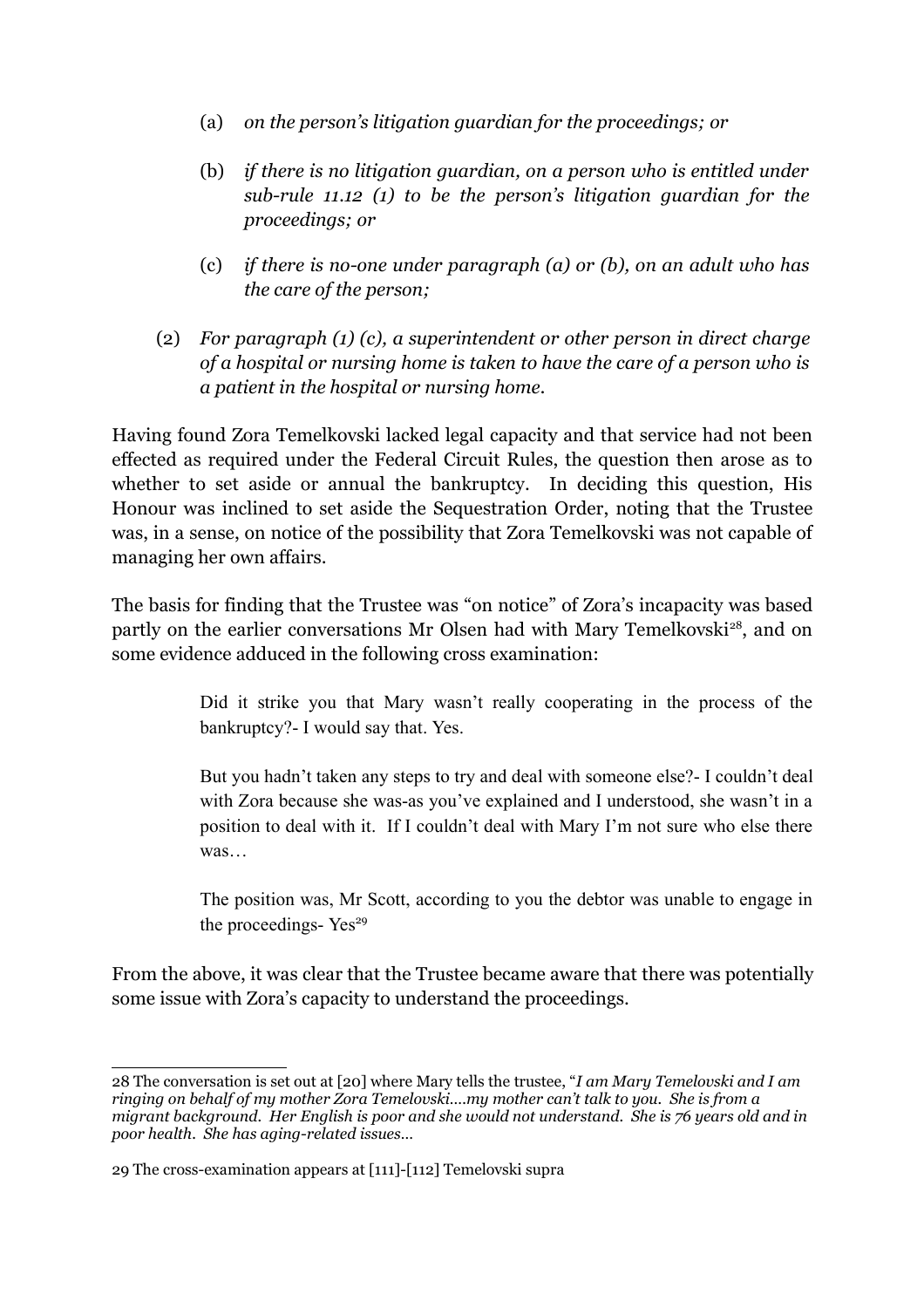One interesting issue that arose in this case which did not arise in Cross, was the effect of the application filed by Zora in circumstances where no litigation guardian had been appointed.

Having found that Zora Temelkovski was a person who needed a litigation guardian, His Honour then needed to consider r11.09 (1) of the FCC Rules which provide:

*"A person who needs a litigation guardian may start, continue, respond to or seek to be included as a party to a proceeding only by his or her litigation guardian."*

The question was then, if that was so, and if the application to set aside was filed by someone who not a litigation guardian, what was the status of the proceedings?

In dealing with this question, His Honour found that whilst the application had been filed without Zora Temelkovski's authority, it was capable of being ratified by her<sup>[30](#page-10-0)</sup>.

# **Observations Arising from the Decisions:**

Whilst there is some commonality between the two decisions, and indeed Cross was relied on by Temelkovski in her proceedings, there is one noticeable difference. That is; in Cross' case the Petitioning Creditor (or their solicitors) knew full well before commencing proceedings that the Respondent was suffering from a mental disability.

Whilst initially they had endeavoured to comply with the requirements of service, later, as noted by the Judge, they abandoned this and instructed a process server to in fact serve the Court Process in a psychiatric ward. Such conduct counted heavily against them and formed the basis of an indemnity Costs Order (hopefully, a cautionary tale to solicitors).

In Temelkovski however, whilst the Petitioning Creditor may not have had an inkling about the Debtor's position at the outset, sufficient information was given at an early time for them to be on notice.

This raises a question of: What should a party do once becoming appraised of a problem, or potential problem in relation to a party's capacity to conduct proceedings?

In each of the Federal Circuit Court, Federal Court and Supreme Court, there are provisions for the appointment of a representative to act on behalf of someone who is incapable of managing the proceedings. (Although the terminology is not consistent,

<span id="page-10-0"></span>30 [98] Temelkovski *supra*